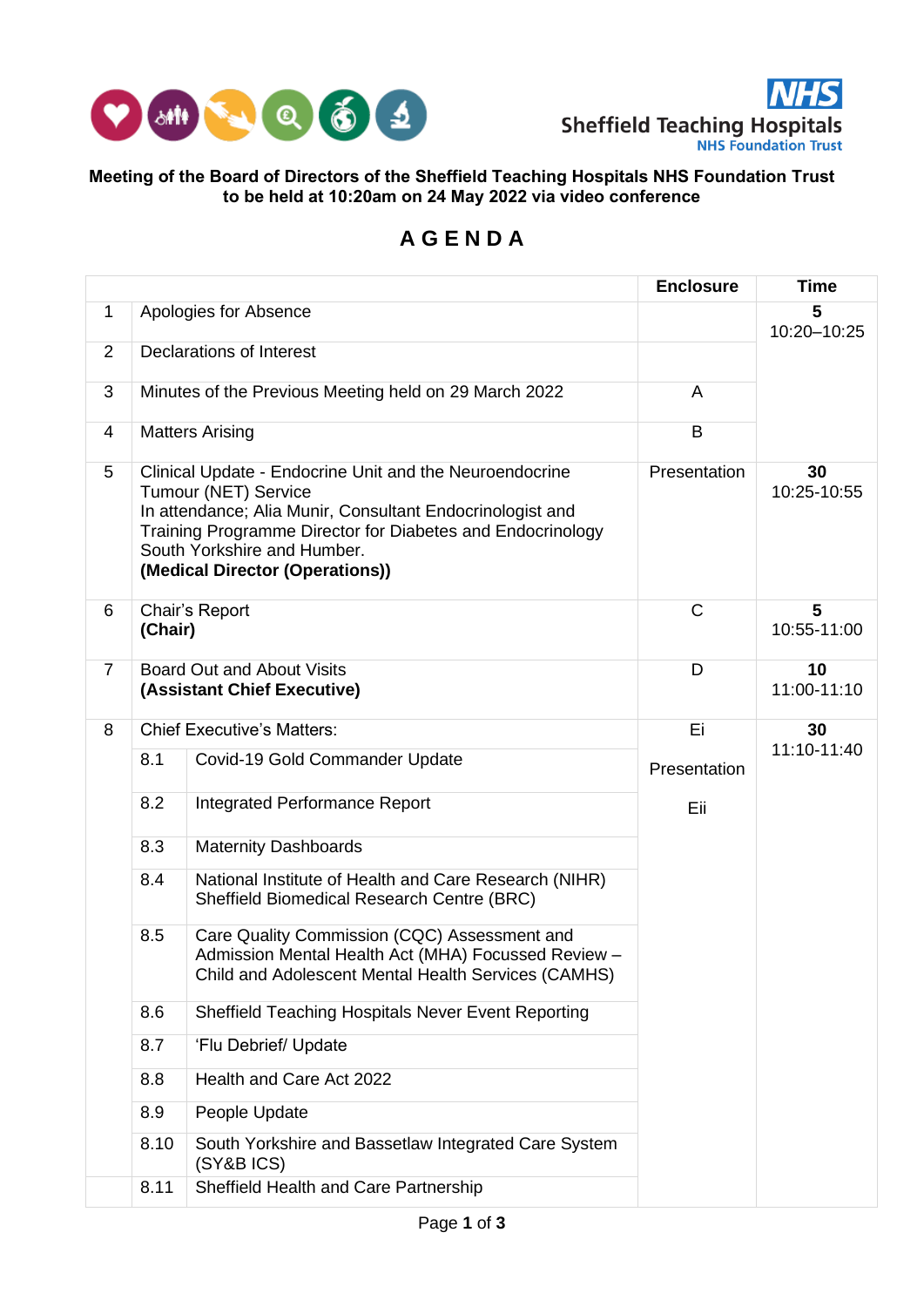|    |                                                                                                                                                                                                                                                                                                       |                                                                                                                              | <b>Enclosure</b> | <b>Time</b>       |
|----|-------------------------------------------------------------------------------------------------------------------------------------------------------------------------------------------------------------------------------------------------------------------------------------------------------|------------------------------------------------------------------------------------------------------------------------------|------------------|-------------------|
|    | <b>BREAK</b>                                                                                                                                                                                                                                                                                          |                                                                                                                              |                  | 10<br>11:40-11:50 |
| 9  | CQC Update including CQC Action Plan<br>(Medical Director (Operations))                                                                                                                                                                                                                               |                                                                                                                              | F                | 15<br>11:50-12:05 |
| 10 | <b>Maternity Matters</b>                                                                                                                                                                                                                                                                              |                                                                                                                              |                  | 10<br>12:05-12:15 |
|    | 10.1                                                                                                                                                                                                                                                                                                  | Ockenden Final Report<br>(Chief Nurse)                                                                                       | G                |                   |
|    | 10.2                                                                                                                                                                                                                                                                                                  | Non-Executive Director Maternity Champion Feedback<br>(Rosamond Roughton, Non- Executive Director)                           |                  |                   |
| 11 | Learning From Deaths Report<br>(Medical Director (Operations))                                                                                                                                                                                                                                        |                                                                                                                              | H                | 10<br>12:15-12:25 |
|    | <b>BREAK</b>                                                                                                                                                                                                                                                                                          |                                                                                                                              |                  | 10<br>12:25-12:35 |
| 12 | <b>Director</b>                                                                                                                                                                                                                                                                                       | <b>PROUD Behaviours Roadmap</b><br>In attendance: Paula Ward, Organisational Development<br>(Chief Executive)                | $\mathsf{l}$     | 5<br>12:35-12:40  |
| 13 | <b>Director</b>                                                                                                                                                                                                                                                                                       | Developing Our Organisation Annual Review 2021<br>In attendance: Paula Ward, Organisational Development<br>(Chief Executive) | J                | 5<br>12:40-12:45  |
| 14 | Equality, Diversity, and Inclusion (EDI) Annual Review<br>In attendance: Paula Ward, Organisational Development<br>Director, Sally Edwards, Head of EDI, Robert Jones, Senior EDI<br>Manager, Rachel Salmon, EDI Manager and Cleavon Shand,<br>EDI Lead for Health and Wellbeing<br>(Chief Executive) |                                                                                                                              | Presentation     | 15<br>12:45-13:00 |
|    | <b>BREAK</b>                                                                                                                                                                                                                                                                                          |                                                                                                                              |                  | 10<br>13:00-13:10 |
| 15 | South Yorkshire and Bassetlaw Clinical Research Network<br><b>Annual Financial Plan</b><br>(Chief Nurse)                                                                                                                                                                                              |                                                                                                                              | K                | 5<br>13:10-13:15  |
| 16 |                                                                                                                                                                                                                                                                                                       | Universities Update - University of Sheffield<br>(Chris Newman, Non-Executive Director)                                      | Presentation     | 15<br>13:15-13:30 |
| 17 |                                                                                                                                                                                                                                                                                                       | Modern Slavery Act Statement<br>(Assistant Chief Executive)                                                                  | L                | 10<br>13:30-13:40 |
| 18 |                                                                                                                                                                                                                                                                                                       | Self-Certification against the conditions of the Provider Licence<br>(Assistant Chief Executive)                             | M                |                   |
| 19 |                                                                                                                                                                                                                                                                                                       | Fit and Proper Persons Policy<br>(Assistant Chief Executive)                                                                 | $\mathsf{N}$     |                   |
| 20 | (Chair)                                                                                                                                                                                                                                                                                               | <b>Fit and Proper Persons Declarations</b>                                                                                   | $\circ$          |                   |